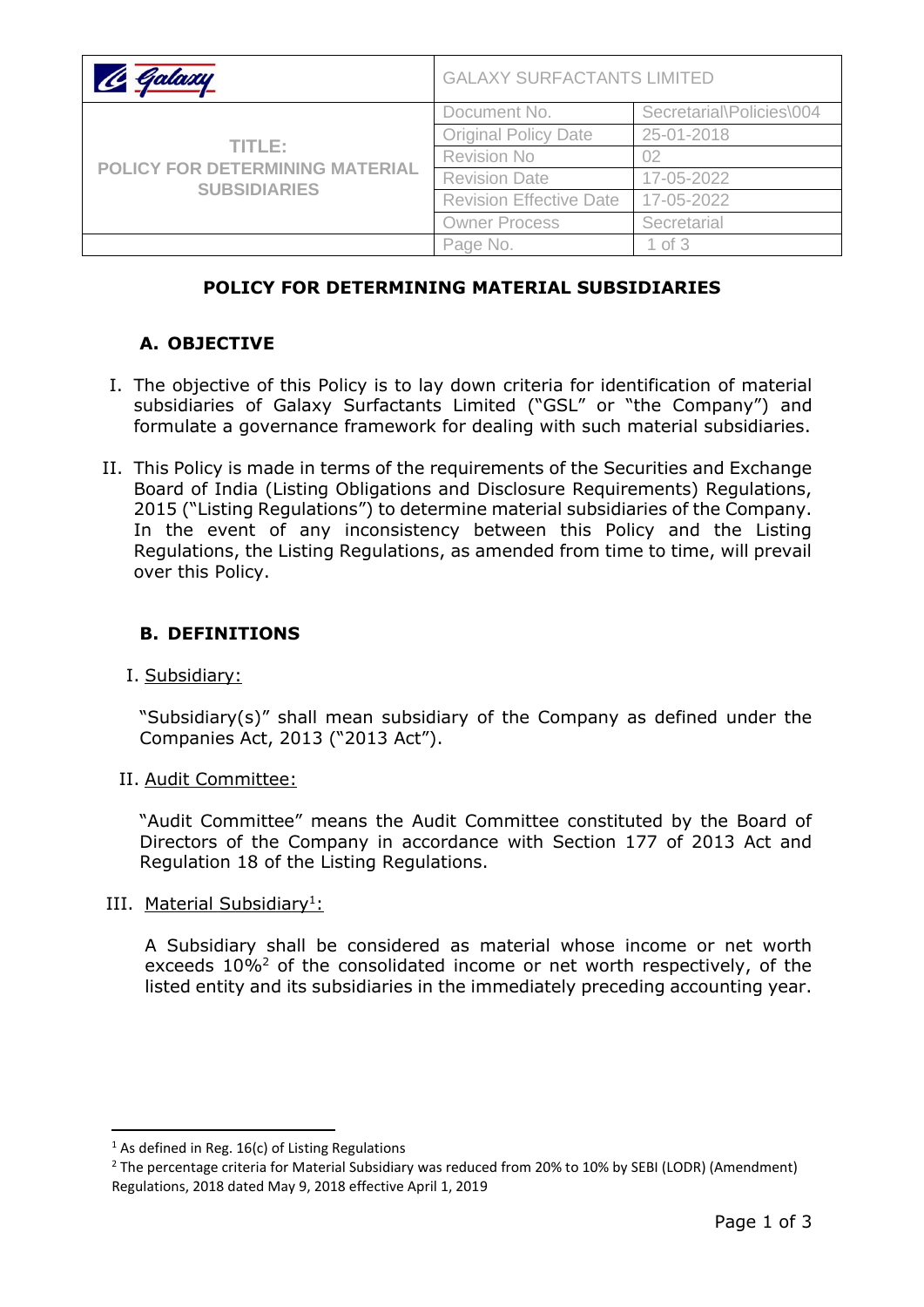| Galaxu                                                                  | <b>GALAXY SURFACTANTS LIMITED</b> |                          |
|-------------------------------------------------------------------------|-----------------------------------|--------------------------|
| TITLE:<br><b>POLICY FOR DETERMINING MATERIAL</b><br><b>SUBSIDIARIES</b> | Document No.                      | Secretarial\Policies\004 |
|                                                                         | <b>Original Policy Date</b>       | 25-01-2018               |
|                                                                         | <b>Revision No</b>                | Ω2                       |
|                                                                         | <b>Revision Date</b>              | 17-05-2022               |
|                                                                         | <b>Revision Effective Date</b>    | 17-05-2022               |
|                                                                         | <b>Owner Process</b>              | Secretarial              |
|                                                                         | Page No.                          | $2$ of $3$               |

IV. Significant transactions or arrangements<sup>3</sup>:

Significant transactions or arrangements shall mean any individual transaction or arrangement that exceeds or is likely to exceed 10% of the total revenues or total expenses or total assets or total liabilities, as the case may be, of the unlisted subsidiary<sup>4</sup> for the immediately preceding accounting year.

All capitalised terms used in this Policy but not defined herein shall have the meaning ascribed to such term in 2013 Act and the Rules framed there under or in the Listing Regulations, as amended from time to time.

# **C. POLICIES AND PROCEDURES**

- I. All Subsidiaries:
	- a. Minutes of the Board meetings of all unlisted subsidiary companies shall be placed before the Board of Directors of GSL;
	- b. A statement of all significant transactions and arrangements entered into by the subsidiary companies shall be brought to the attention of the Board of Directors of GSL on a periodic basis;
	- c. Audit Committee of GSL shall review the financial statements, in particular, the investments made by unlisted subsidiary companies on a periodic basis;
- II. Material Subsidiaries:
	- a. at least 1 Independent Director on the Board of GSL shall be appointed as a Director on the Board of unlisted Material subsidiary, whether<sup>5</sup> incorporated in India or not;<sup>6</sup> For the purpose of para  $C(II)$ , the term "Material Subsidiary" shall mean a subsidiary, whose income or net worth exceeds 20% of the consolidated income or net worth respectively, of the listed entity and its subsidiaries in the immediately preceding accounting year.
	- b. majority of Directors on the Board of a Material subsidiary incorporated outside India shall be nominated by GSL.
	- c. The Company shall not:

 $3$  As defined in Reg. 24(4) of Listing Regulations

<sup>4</sup> The word "material" appearing prior to word 'subsidiary" omitted by SEBI (LODR) (Amendment) Regulations, 2018

<sup>5</sup> The word "whether" is inserted by SEBI (LODR) (Amendment) Regulations, 2018

<sup>6</sup> The word "or not" is inserted by SEBI (LODR) (Amendment) Regulations, 2018